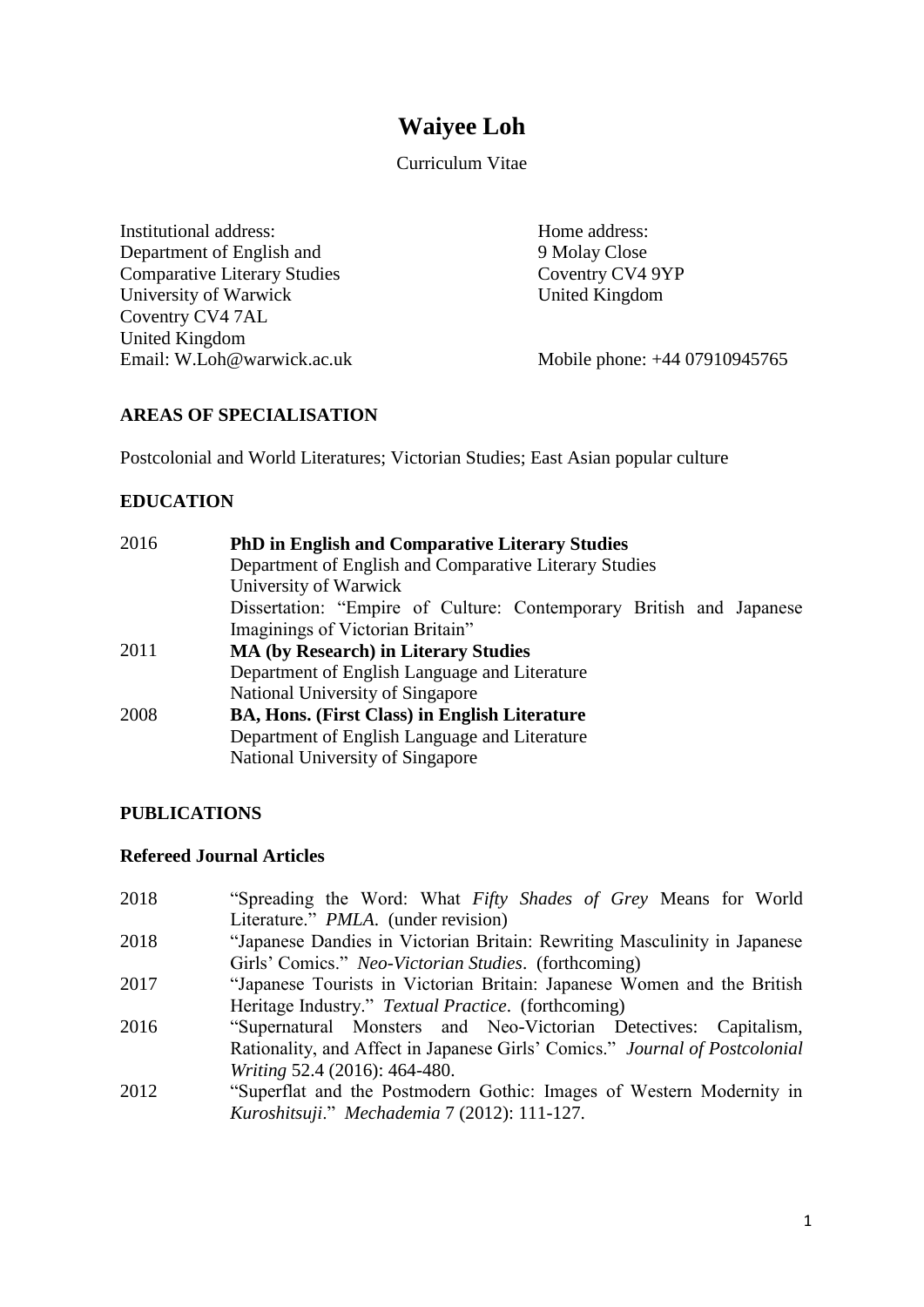## **Conference Proceedings**

2010 "Signs and the City: The Predominance of Signs and the Critical *Flâneur* in Wim Wenders' *Alice in the Cities*." *Proceedings of the Third International Graduate Conference on Literary and Cultural Studies, April 30, 2010*. National Chiao Tung University, Hsinchu, Taiwan. Hsinchu: Department of Foreign Languages and Literatures, National Chiao Tung University, 2010. 24-34.

### **Mass Media and Other Publications**

- 2018 "Fifty Shades of Affective Labour for Capital." *JSTOR Daily*. ITHAKA, 17 Jan. 2018. Web. (Online magazine article)
- 2017 "China Plates and Japanned Trays: British Encounters with Chinese and Japanese Aesthetics in the Long Nineteenth Century." *Exchanges: The Warwick Research Journal* 5.1 (2017): 106-110. (Research seminar report)
- 2016 "Illustrating (the) Victorians in *Lady Victorian*." *The Victorianist: BAVS Postgraduates*. British Association of Victorian Studies, 30 Sep. 2016. Web. (Blog post)

## **RESEARCH GRANTS**

2018 "Gothic Dialogues: Britain, Japan and Literary-Cultural Exchange" (invited participant) PI: Professor Catherine Spooner (University of Lancaster), Dr Alex Watson (University of Nagoya) Funding application to be submitted to the ESRC-AHRC Japan SSH Connections Fund

## **AWARDS AND HONOURS**

| 2017          | <b>PSA Annual Convention Travel Grant</b>              |  |
|---------------|--------------------------------------------------------|--|
|               | Postcolonial Studies Association                       |  |
| $2016 - 2019$ | <b>Postdoctoral Associate affiliation</b>              |  |
|               | Department of English and Comparative Literary Studies |  |
|               | University of Warwick                                  |  |
| $2016 - 2017$ | <b>Early Career Fellowship</b>                         |  |
|               | <b>Institute of Advanced Study</b>                     |  |
|               | University of Warwick                                  |  |
| 2016          | <b>BAVS Conference Postdoctoral Researcher Bursary</b> |  |
|               | <b>British Association of Victorian Studies</b>        |  |
| 2014          | Tuition-fee waiver                                     |  |
|               | Institute for World Literature                         |  |
|               | <b>Harvard University</b>                              |  |
|               | 2012 – 2015 Chancellor's International Scholarship     |  |
|               | University of Warwick                                  |  |
| $2009 - 2011$ | <b>Research Scholarship</b>                            |  |
|               | National University of Singapore                       |  |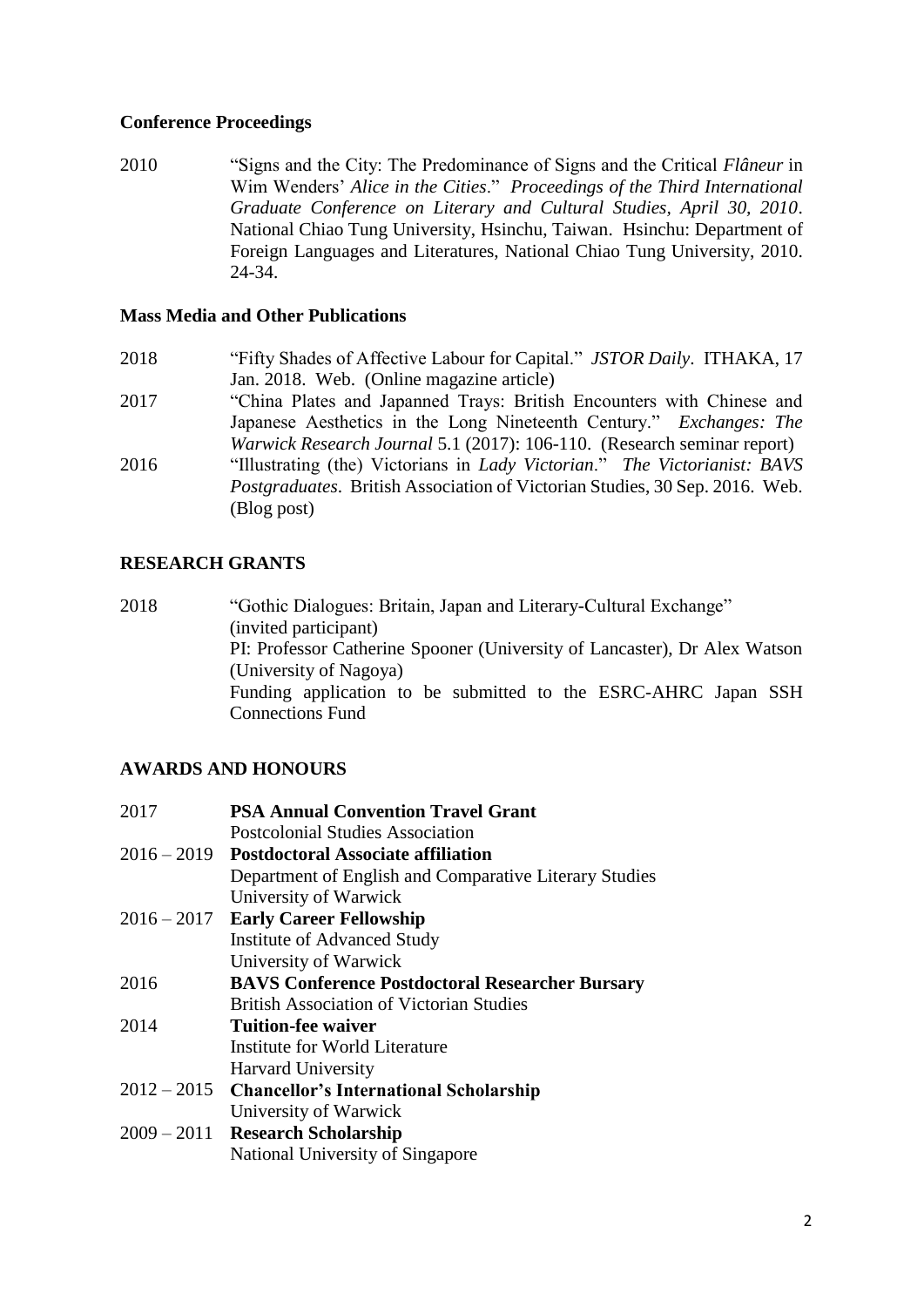| 2008 | <b>National University of Singapore Society Medal</b>          |
|------|----------------------------------------------------------------|
|      | National University of Singapore                               |
| 2007 | <b>Singapore National Employers' Federation Medal (Silver)</b> |
|      | National University of Singapore                               |

# **CONFERENCES AND SEMINARS (SELECTED)**

# **Papers Presented**

| 2018 | "Japanese Dandies in Victorian Britain: Rewriting Masculinity in Japanese       |  |
|------|---------------------------------------------------------------------------------|--|
|      | Girls' Comics." Modern Language Association Annual Convention                   |  |
|      | "Literature, Aesthetics, and Cultural Exchange between East Asia and            |  |
|      | Southeast Asia and Britain and North America in the Long Nineteenth             |  |
|      | Century" Working Group. New York City, United States of America. 4              |  |
|      | January $-7$ January 2018.                                                      |  |
| 2016 | "Japanese Tourists in Victorian Britain: Japanese Participation in the Heritage |  |
|      | Industry in Britain." "Consuming (the) Victorians" British Association of       |  |
|      | Victorian Studies Annual Conference. Cardiff University, Cardiff, United        |  |
|      | Kingdom. 31 August $-2$ September 2016.                                         |  |
| 2015 | "Emporium of Luxury: Imperialism, Commodities, and Cultural Capital in          |  |
|      | Lady Victorian." British Association of Japanese Studies Annual Conference.     |  |
|      | School of Oriental and African Studies, University of London, London,           |  |
|      | United Kingdom. $10 - 11$ September 2015.                                       |  |
| 2014 | "Supernatural Monsters and Neo-Victorian Detectives: Capitalism,                |  |
|      | Rationality, and Affect in Japanese Girls' Comics." Institute for World         |  |
|      | Literature "World Literature and Postcolonial Studies" Affinity Group. City     |  |
|      | University of Hong Kong, Hong Kong. 8 July 2014.                                |  |

# **TEACHING EXPERIENCE**

| <b>University of Warwick</b><br><b>Teaching Assistant</b><br>"Modes of Reading"                                                  | AY 2018/2019                 |
|----------------------------------------------------------------------------------------------------------------------------------|------------------------------|
| PG Community Engagement Peer-to-Peer Tutor<br>"Drawing Comics for Teaching and Learning"<br>"Lateral Thinking through Mind Maps" | AY 2018/2019<br>AY 2017/2018 |
| <b>Teaching Assistant</b><br>"The English Nineteenth-Century Novel"                                                              | AY 2016/2017                 |
| <b>Teaching Assistant</b><br>"Modern World Literatures"                                                                          | AY 2015/2016<br>AY 2013/2014 |
| <b>National University of Singapore</b><br><b>Teaching Assistant</b><br>"Introduction to Cultural Studies"                       | AY 2010/2011, Semester 1     |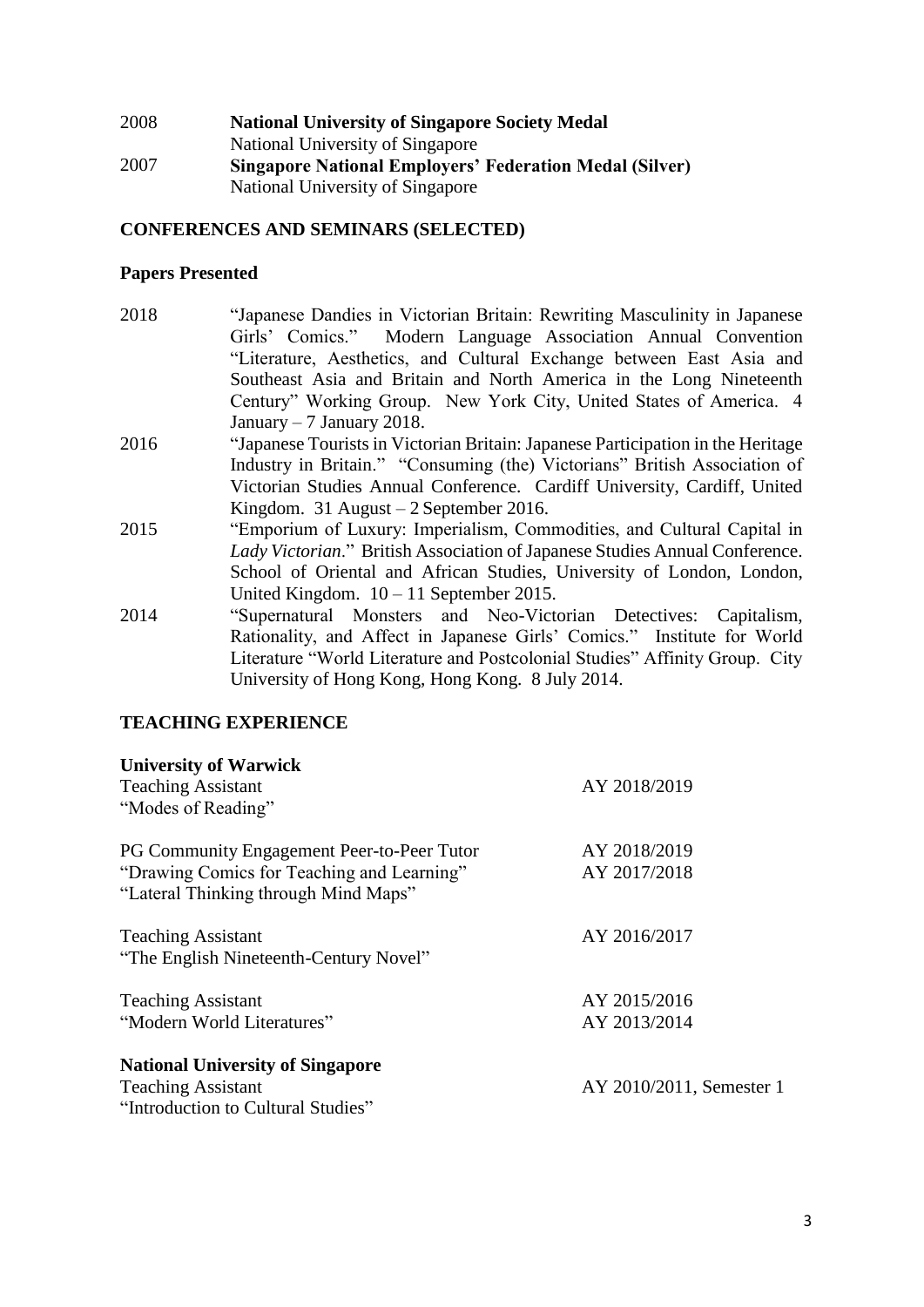## **SERVICE TO PROFESSION**

### **Organisation of events**

"Fictions of Empire: East Asian Imperialisms and Narrative Media in the Long Twentieth Century." Conference co-organised with Dr Michael Tsang (University of Newcastle) and Dr Nazry Bahrawi (Singapore University of Technology and Design). (in preparation)

"China Plates and Japanned Trays: British Encounters with Chinese and Japanese Aesthetics in the Long Nineteenth Century." Research seminar with Dr Jenny Holt (Meiji University). University of Warwick (20 March 2017)

Co-organiser of the Arts Faculty Seminar Series, sponsored by the Humanities Research Centre, University of Warwick (2013 – 2015)

### **Journal manuscript review**

*Comparative Literature Studies* (2015); *Arts* (2018)

## **ADDITIONAL TRAINING**

### **Vacation Schools**

| 2014 | <b>World Literature: Theories, Practice, Pedagogies</b>                |  |
|------|------------------------------------------------------------------------|--|
|      | $15 - 18$ September 2014                                               |  |
|      | University of Warwick, United Kingdom                                  |  |
|      | Organised by the Connecting Cultures GRP and the Institute of Advanced |  |
|      | Study, University of Warwick                                           |  |
| 2014 | <b>Institute for World Literature</b>                                  |  |
|      | 23 June $-17$ July 2014                                                |  |
|      | City University of Hong Kong, Hong Kong                                |  |
|      | Organised by the Institute for World Literature, Harvard University    |  |

## **NON-ACADEMIC WORK**

|      | $2015 - 2016$ Research Assistant<br><b>Global Nineteenth Century Studies Network</b><br>University of Warwick<br>I developed and maintained the website of the Network and assisted the<br>coordinator in organising events to promote research in the nineteenth century<br>across disciplines, languages, and geographical areas of study. |
|------|----------------------------------------------------------------------------------------------------------------------------------------------------------------------------------------------------------------------------------------------------------------------------------------------------------------------------------------------|
| 2015 | <b>Indexer</b>                                                                                                                                                                                                                                                                                                                               |
|      | Time and Action in the Scottish Independence Referendum by Michael                                                                                                                                                                                                                                                                           |
|      | Gardiner                                                                                                                                                                                                                                                                                                                                     |
|      | 2011 - 2012 Associate Librarian                                                                                                                                                                                                                                                                                                              |
|      | library@esplanade                                                                                                                                                                                                                                                                                                                            |
|      | National Library Board of Singapore                                                                                                                                                                                                                                                                                                          |
|      | I was responsible for cultural programming, library collection management,<br>research enquiry services, and social media publicity.                                                                                                                                                                                                         |
| 2009 | Indexer                                                                                                                                                                                                                                                                                                                                      |
|      | The Emergence of Buddhist American Literature by John Whalen-Bridge                                                                                                                                                                                                                                                                          |